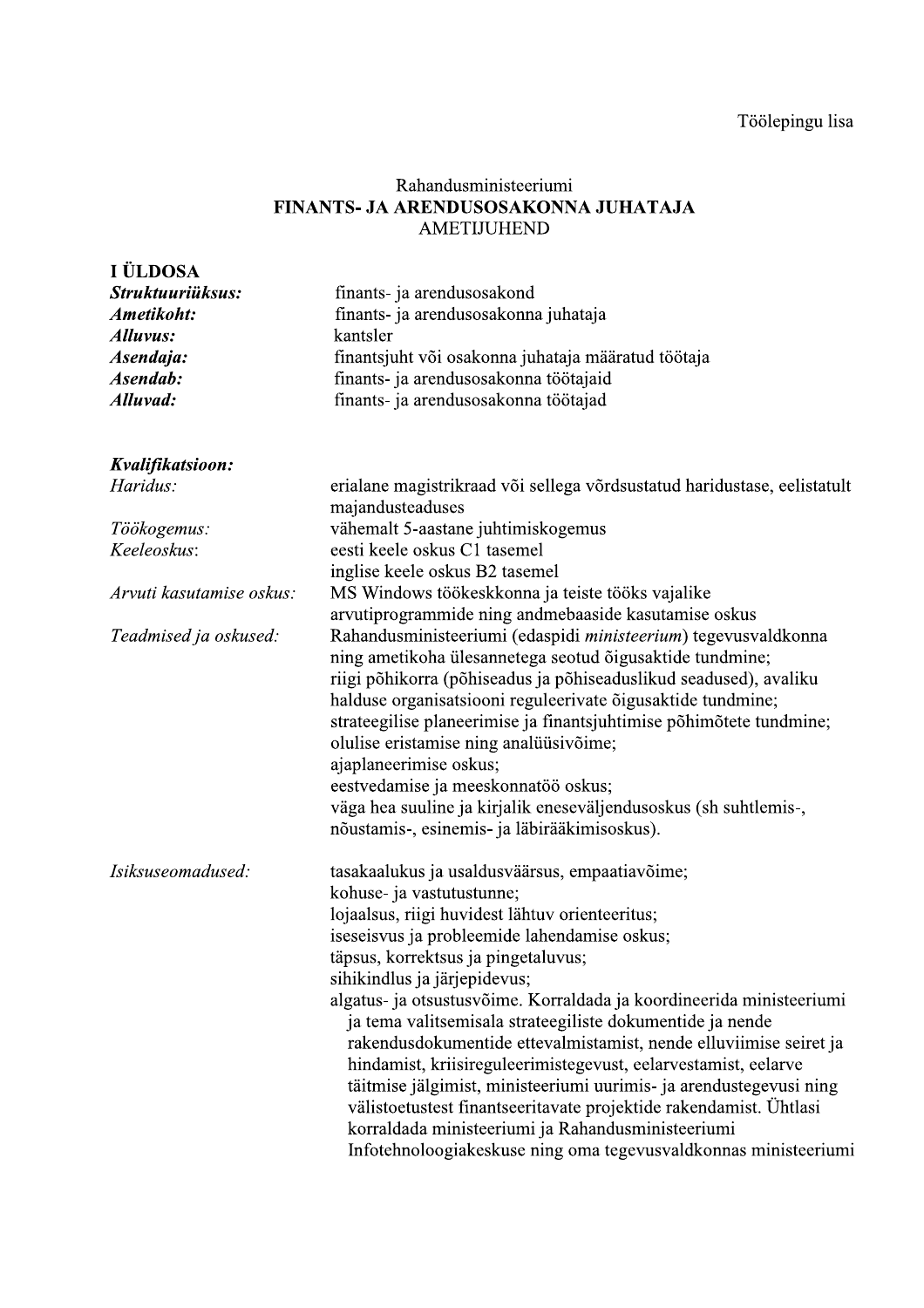ja Riigi Tugiteenuste Keskuse ning Rahapesu Andmeburoo vahelist tegevust.

ia Riigi Tugiteenuste Keskuse ning Rahapesu Andmebüroo vahelist<br>
tegevust.<br>
II AMETIKOHA EESMÄRK<br>
Korraldada ja koordineerida ministeeriumi ja tema valitsemisala strateegiliste dokumentide ja nende<br>
rakendusdokumentide ett eelarvestamist, eelarve taitmise jalgimist, minis kriisireguleerimistegevust, eelarvestamist, eelarve taitmise jalgimist, ministeeriumi uurimis- ja<br>arendustegevusi ning välistoetustest finantseeritavate projektide rakendamist. Ühtlasi korraldada ministeeriumi ja Rahandusministeeriumi Infotehnoloogiakeskuse ning oma tegevusvaldkonnas<br>ministeeriumi ja Riigi Tugiteenuste Keskuse ning Rahapesu Andmebüroo vahelist tegevust.

# **III TÖÖÜLESANDED**

- 3.1 juhib osakonna tood ja vastutab osakonnale pandud ulesannete oigusparase, tapse ja tahtaegse täitmise eest;
- taitmise eest;<br>3.2 koostöös juhtkonnaga kavandab ja viib ellu osakonna eesmärgid, mis on püstitatud kooskõlas ministeeriumi strateegiliste eesmarkidega;
- ministeeriumi strateegiliste eesmarkidega;<br>3.3 loob võimalused töötajate oskuste arendamiseks;
- 3.4 koostoos juhtkonnaga ja kooskolas riigi samasisuliste protsessidega planeerib strateegilise ja luhiajalise planeerimise ning aruandluse protsessi tegevuste ja eelarve va
- 
- luhiajalise planeerimise ning aruandluse protsessi tegevuste ja eelarve vaates;<br>3.5 juhib ja koordineerib ministeeriumi kui organisatsiooni arendustegevusi;<br>3.6 nõustab juhtkonda ja teenistujaid ning vajadusel ministeerium planeerimise ja aruandluse ku
- planeerimise ja aruandluse kusimustes;<br>3.7 tagab osakonna töövaldkonna juhendite, töökordade jms informatsiooni ajakohasuse ja edastamise sihtrühmadele;
- edastamise sintruhmadele;<br>3.8 esindab osakonda oma ülesannete täitmisel ning esitab osakonna/valdkonna nimel arvamusi ja kooskolastusi ministrile, kantslerile ning teistele struktuuriuksustele ning valitsemisala asutustele;
- 3.9 osaleb ministeeriumi komisjonide voi tooruhmade toos ning tooga haakuvates projektides ning vajadusel korraldab uritusi, koolitusi, tootube jn
- vajadusel korraldab uritusi, koolitusi, tootube jms;<br>3.10 täidab kantsleri või ministri antud tööülesandeid, mis ei tulene ametijuhendist.

## Muud ametikohustused määratakse kindlaks käskkirjadega, põhimäärusega, ministeeriumis kehtivate juhendmaterjalidega ja juhtide poolt nende pädevuse piires antud korraldustega.

## **IV KOHUSTUSED**

- 4.1 oma tooulesannete puhendunud, diskreetne ja tulemustele orienteeritud (korrektne ning operatiivne) taitmine
- operatiivne) taitmine;<br>4.2 ministeeriumi sisekorraeeskirja ja muude normdokumentide täitmine
- 4.2 ministeeriumi sisekorraeeskirja ja muude normdokumentide taitmine;<br>4.3 tööandjaga kokkulepitud tööalastel koolitustel osalemine;
- 4.3 tooandjaga kokkulepitud tooalastel koolitustel osalemine;<br>4.4 oma tööülesannete täitmisel olema erapooletu ja eelarvamustevaba ning vältima mistahes huvide konflikti.

# **V ÕIGUSED**

- 5.1 saada tooulesannete taitmiseks vajalikku informatsiooni, dokumente ja muid vajalikke materjale teistelt struktuuriüksustelt;
- teistelt struktuuriuksustelt;<br>5.2 teha ministrile ja kantslerile ettepanekuid osakonna põhimääruse, organisatsioonilise struktuuri, töökorralduse, strateegilise juhtimise jms kohta;
- tookorralduse, strateegilise juhtimise jms kohta;<br>5.3 saada kokkulepitult tööandjaga täiendkoolitust;
- 5.4 olla kindlustatud normidele vastava tookoha ja tooting
- 5.4 olla kindlustatud normidele vastava tookoha ja tootingimustega;<br>5.5 kasutada tööülesannete täitmiseks vajalikke töövahendeid, arvuti- ja kontoritehnikat andmesidet ning tehnilist abi nende kasutamisel;